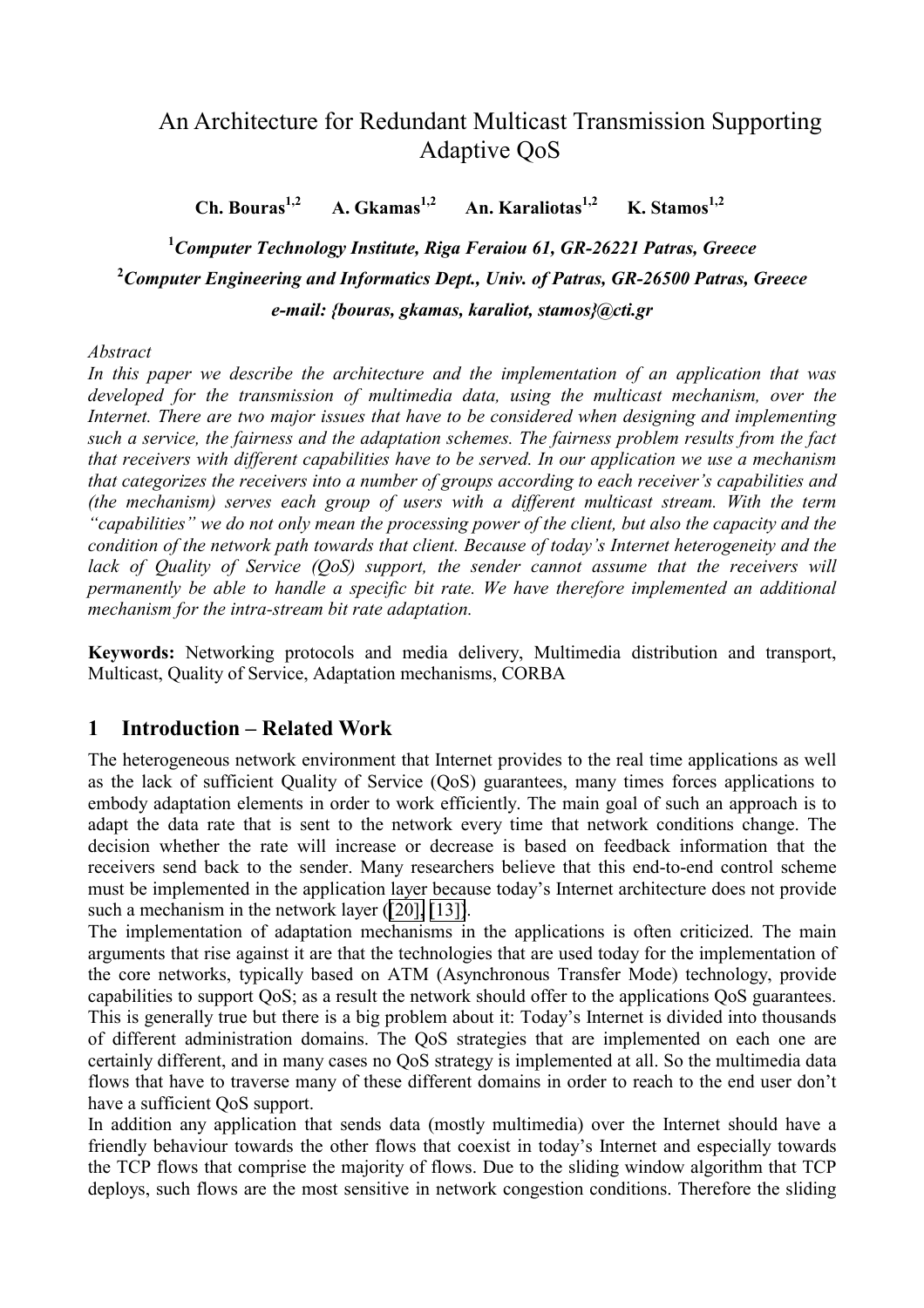window algorithm forces applications to meet some special characteristics in order to be characterized as TCP friendly [\(\[26\]\)](#page-9-0).

The system we propose is based on multicast video transmission with the use of RTP/RTCP ([\[10\]\)](#page-9-0). The main perspectives we tried to fulfil are 1) each receiver should receive the best video quality that it is capable of and 2) the generated multicast data flow should not be a constraint for the other flows.

In order to achieve the first goal we create *n* different streams (in most network conditions a small number of different streams is enough -typically 3 or 4 streams), each one within certain bandwidth limits. All the streams carry the same video information, each one of them having a different quality. Receivers join in the appropriate stream depending on the condition of the network path towards them and the processing power of each one. If meanwhile the receiver detects that the stream it has joined isn't suitable for it any more another implemented mechanism is used in order to provide the receivers the capability of moving into another stream.

In order to achieve the second goal, we deploy the Additive Increase Multiple Decrease (AIMD) scheme in the inter-stream adaptation algorithm. The adaptation mechanism adapts the rate of each stream taking into account the number of the receivers that are congested or unloaded. In addition, if the capabilities of a receiver aren't suitable for the stream it has joined, it moves to another stream with lower or higher bandwidth limits.

The subject of adaptive streaming of multimedia data over networks has engaged researchers all over the world. The simplest approach for the sender is to use a unicast connection towards each receiver [\(\[1\],](#page-8-0) [\[2\],](#page-8-0) [\[3\],](#page-9-0) [\[5\],](#page-9-0) [\[6\],](#page-9-0) [\[14\]\)](#page-9-0). This approach is best adapted to each receiver's receiving capability, but has the drawback of making unnecessary use of network resources and cannot therefore scale well into a large number of receivers. In order to overcome the above drawback, someone must use multicast transmission [\(\[23\]\)](#page-9-0). The methods proposed for the multicast transmission of time sensitive data in the Internet can be generally divided in three main categories, depending on the number of multicast sessions used:

- 1. The source uses a single multicast session for all receivers [\(\[4\],](#page-9-0) [\[16\],\[15\],](#page-9-0) [\[27\]\)](#page-9-0). This results to the most effective use of the network resources, but on the other hand the fairness problem arises.
- 2. Simulcast: The source transmits versions of the same video encoded in varying degrees of quality. This results to the creation of a small number of multicast sessions with different rates, responsible for a range of receivers with similar capabilities ([\[17\],](#page-9-0) [\[21\],](#page-9-0) [\[23\]\)](#page-9-0). The different streams carry the same video information but in each one the video is encoded with different bit rates, and even different video formats (MPEG, H263, JPEG). So each receiver joins in the session that carries the video quality, in terms of bit rate, that is capable of receiving. The main disadvantage in this case is that the same video information is replicated over the network.
- 3. The source uses layered encoded video, which is video that can be reconstructed from a number of discrete data streams and transmit each layer into different multicast session ([\[18\],](#page-9-0) [\[19\]\)](#page-9-0). The receivers subscribe to one or more multicast sessions depending on the available bandwidth into the network path to the source. The video is divided in to one basic stream and more additional streams. The basic stream provides the basic quality and the quality improves with each layer added.

This work is based on the simulcast approach and it is an extension of the work, which has been presented in [\[24\]](#page-9-0) and [\[23\].](#page-9-0) The rest of this paper is organised as follows: Section 2 presents the architecture of the implemented prototype. In section 3, we give a detailed description of the operation of our prototype application. Section 4 presents some implementation issues. In section 5, we present some initial results in performance evaluation of the implemented prototype. Finally, section 6 concludes the paper and discusses some of our future work.

### **2 System Architecture**

Our system is based on the multicast transmission of video. The advantages that the IP multicast service has, makes it the only choice for transmitting multimedia data, especially when the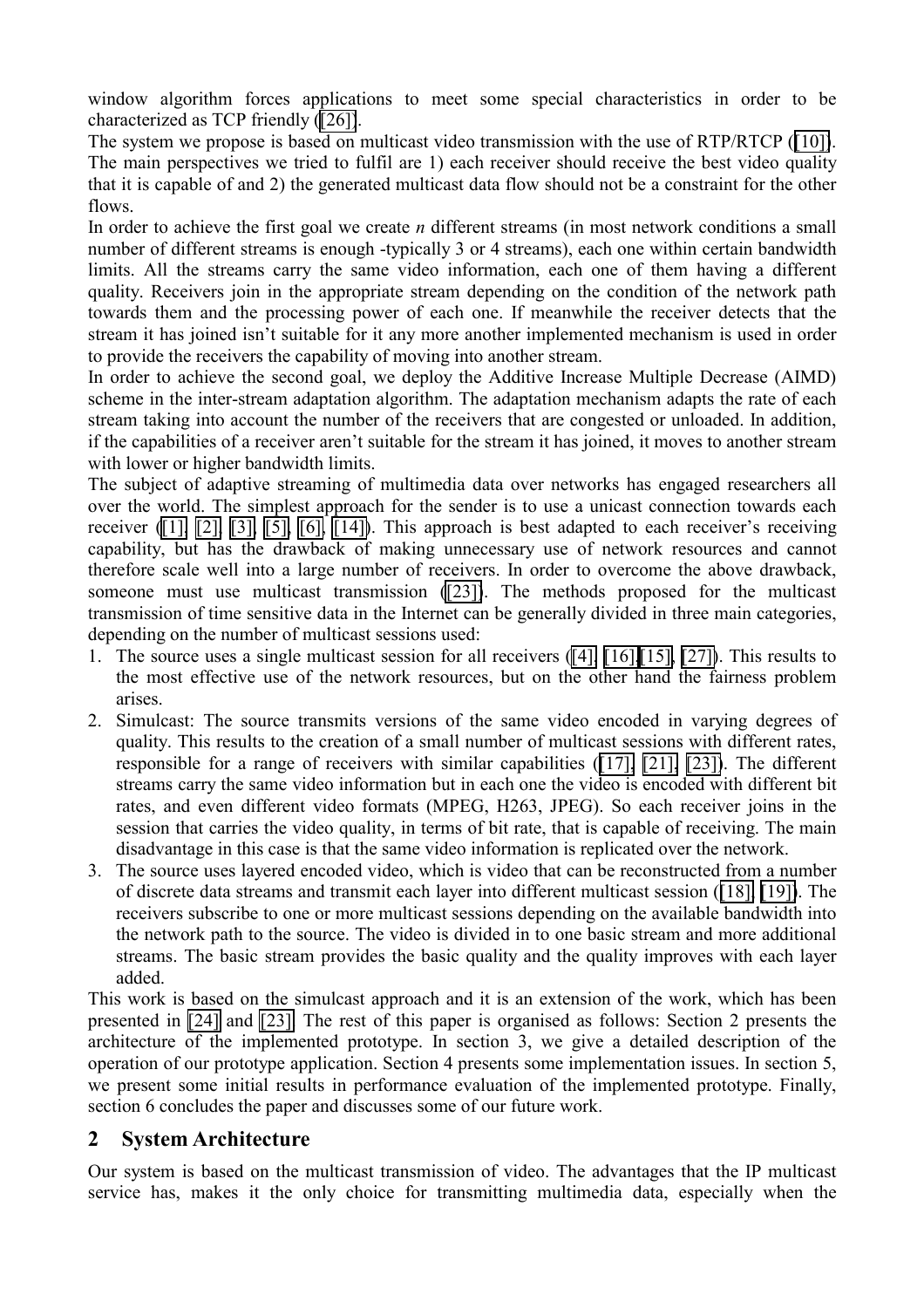application is emulating some kind of broadcasting over the Internet. On the session layer, according to the OSI reference model, the Real Time Protocol (RTP) - Real Time Control Protocol (RTCP) - is used both by H.323 application and MBONE and is broadly considered as the de facto standard for multimedia transmission over the Internet. The RTP-RTCP protocol was also used because of the feedback capabilities that it offers (RTCP reports). At the same time, a unicast session is established between each client and the Server. This session provides the necessary information to the client concerning the multicast IP address as well as the port that is used. So the main multicast data session can be joined. Because of the variations on the quality of video that various clients can handle, the source transmits a small number of (in our implemented prototype we use three) different multicast video streams, each one with its own bandwidth limits, with no overlapping. The transmission rate within each stream is adapting within its limits according to the capabilities and the state of the clients participating in.

The main goals that we tried to fulfil are: 1) A quite flexible and fast application, which can react fast to the network changes, 2) adjust its rate in such a way that keeps a friendly behaviour against other TCP or UDP network applications, and 3) achieve the best possible fairness for each receiver based on the idea that fairness for each receiver means to give a slightly worse video quality compared to that the receiver might have if it was alone in the multicast stream. The system architecture consists of two major entities: The server and the client.

#### **2.1 Server Architecture**

The server is unique and responsible: 1) to create of the *n* different multicast streams, 2) to set each one's bandwidth limits, 3) to track if there are any clients that are not handled with fairness and 4) to provide the mechanisms to the clients to change stream whenever they consider that they should be in another stream closer to their capabilities. Before the beginning of the transmission the Server entity interacts with the system administrator, with a quite simple graphical user interface, in order for the user to set the desirable values to the main variables of the application. These variables are the number of the streams that will be created, the bandwidth limits of each one, the multicast IP address and the ports, data and control and the video that will be transmitted.



**Figure 1 The architecture and the data flow of the Server.** 

In the above figure the organisation and the architecture of the Server entity is shown. The Server generates *n* different Stream Managers. In each Stream Manager an arbitrary number of Client Managers is assigned. Each Client Manager corresponds to a unique receiver that has joined the stream controlled by this Stream Manager.

The server architecture can be further decomposed in the following modules:

• **Synchronisation Server**: Responsible for the management, synchronization and intercommunication between Stream Managers. When a Stream Manager wants to resume the video transmission that was stopped because either all of its clients have left towards another stream or have stopped receiving video, it has to know where the transmission of the video from the other streams currently is. It therefore requests this information from the Synchronisation Server.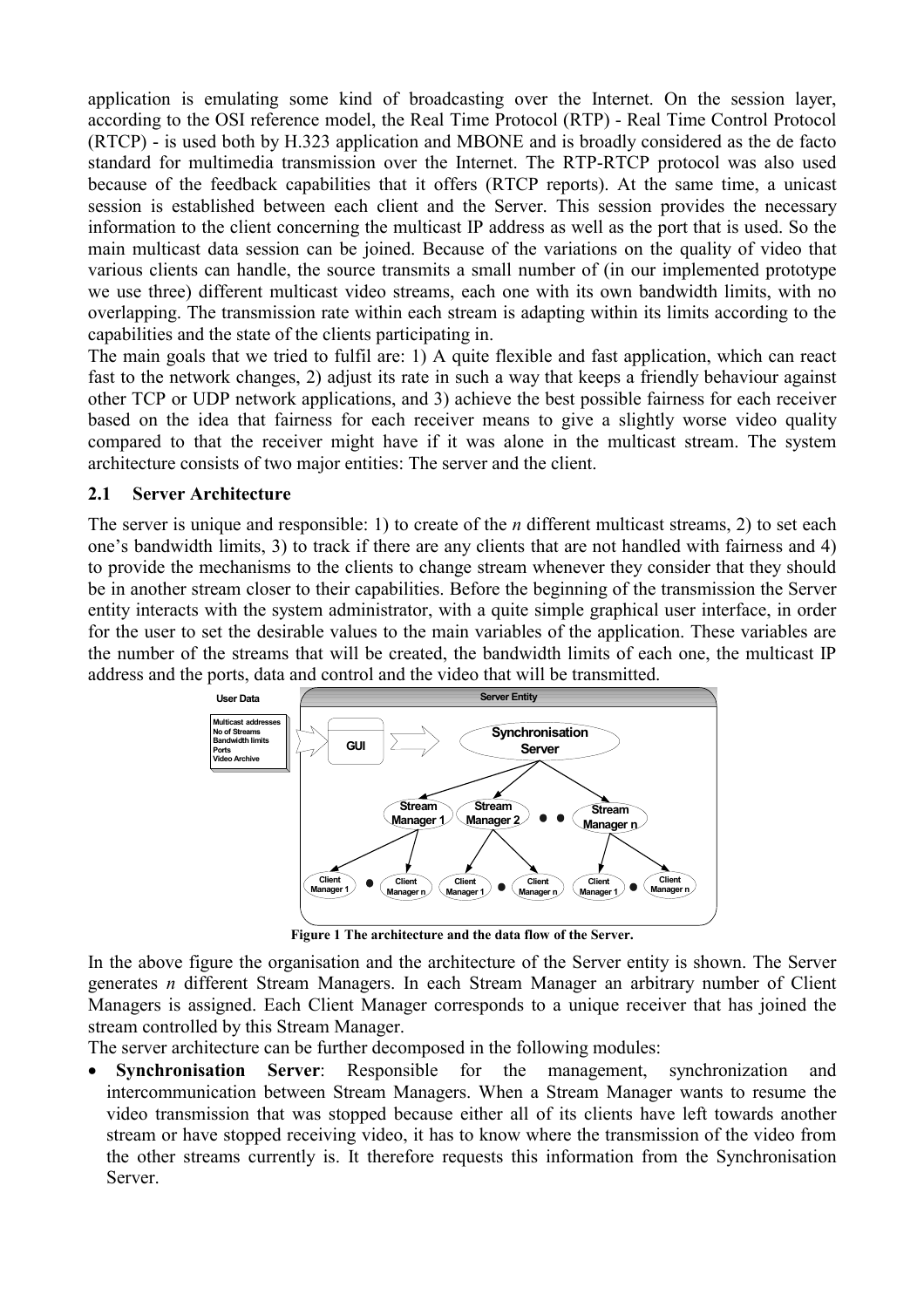- **Video archive:** The hard disks where the video files are stored. Our implementation supports three video formats, namely H.263, MPEG and JPEG.
- **Stream Manager:** The Stream Manager entity is created by the server entity. It is responsible for the maintenance and the monitoring of one of the *n* different multicast streams that are generated in the beginning of the application. Also the Stream Manager entity has all the intrastream adaptation mechanisms for the adjustment of the transmission rate. These mechanisms will be described later on. A Stream Manager uses the information provided by Client Managers to adjust its data rate in order to achieve optimum overall results. A Stream Manager can only transmit when it has at least one client participating in its multicast session. The Stream Manager entity contains the following modules.
	- Optimal Rate Estimation: The Feedback Analysis module (described later in detail) contained in every Client Manager processes the RTCP reports from the Client and declares the Client to be in one of three states: CONGESTED, LOADED or UNLOADED. The Optimal Rate Estimation module periodically gathers the states reported by all Client Managers belonging to its Stream Manager at the end of a specific, fixed time period (from now on called an epoch). It then uses an algorithm described in a following paragraph that tries to improve fairness between clients by determining whether a lower or a higher bit rate is more appropriate. Whenever a client cannot be satisfied by a stream due to the fact that most of the other receivers have much higher or much lower reception capabilities, the Optimal Rate Estimation module informs it that it has to move to a lower or higher quality stream.
	- Quality Adaptation: Responsible for the adaptation of the video transmitting quality. Its behaviour (whether to adapt the transmitting quality upwards or downwards) is determined by the Optimal Rate Estimation module. Due to the fact that the new bit rate depends on the value of the current one, the Quality Adaptation module computes the current bit rate by dividing the amount of bytes sent from the end of the last epoch until the end of this epoch, by the time period that is represented by an epoch. The other alternative would be to make no manual computation and to assume that the current bit rate is the one that the module tried to establish at the end of the previous epoch. This second approach has the decisive drawback however, that there is no guarantee that the previously intended bit rate was actually achieved by the encoder and sent to the network. In fact, practice showed that sometimes the actual bit rate achieved varies significantly compared to the bit rate the Quality Adaptation module intended to achieve. Whether there is a big difference between the bit rate requested by the Quality Adaptation module and the actual bit rate, mainly depends on the encoder and the encoding format, as well as the capabilities of the server host.
	- Packet scheduler/ Server buffer: This module sends all outgoing information to the network. Its responsibility is to encapsulate data in RTP packets. There is also a buffer used to smooth accidental problems during the network transmission.
- **Client Manager**: Corresponds to a unique Client. It processes the RTCP reports generated by the Client and can be considered as a representative of the client at the side of the server. It can interact only with one Stream Manager at a given time, the Stream Manager controlling the stream from which the client is receiving the video. It contains the following component:
	- Feedback analysis/Report buffer: This module receives the RTCP reports from the client and processes them based on packet loss rate and delay jitter information. It then makes an estimation of the state of the client, based on the current and a few previous reports, that it stores in a buffer. The exact operation of the algorithm is described in a following paragraph.

#### **2.2 Client Architecture**

The client architecture consists of the following modules:

• **Client buffer**: Multimedia data received are first stored in this module, and presentation does not begin unless there is a necessary amount of data stored in the client buffer. In order to achieve smooth media presentation to the user, this buffer's capacity has to exceed the maximum delay jitter during data transmission.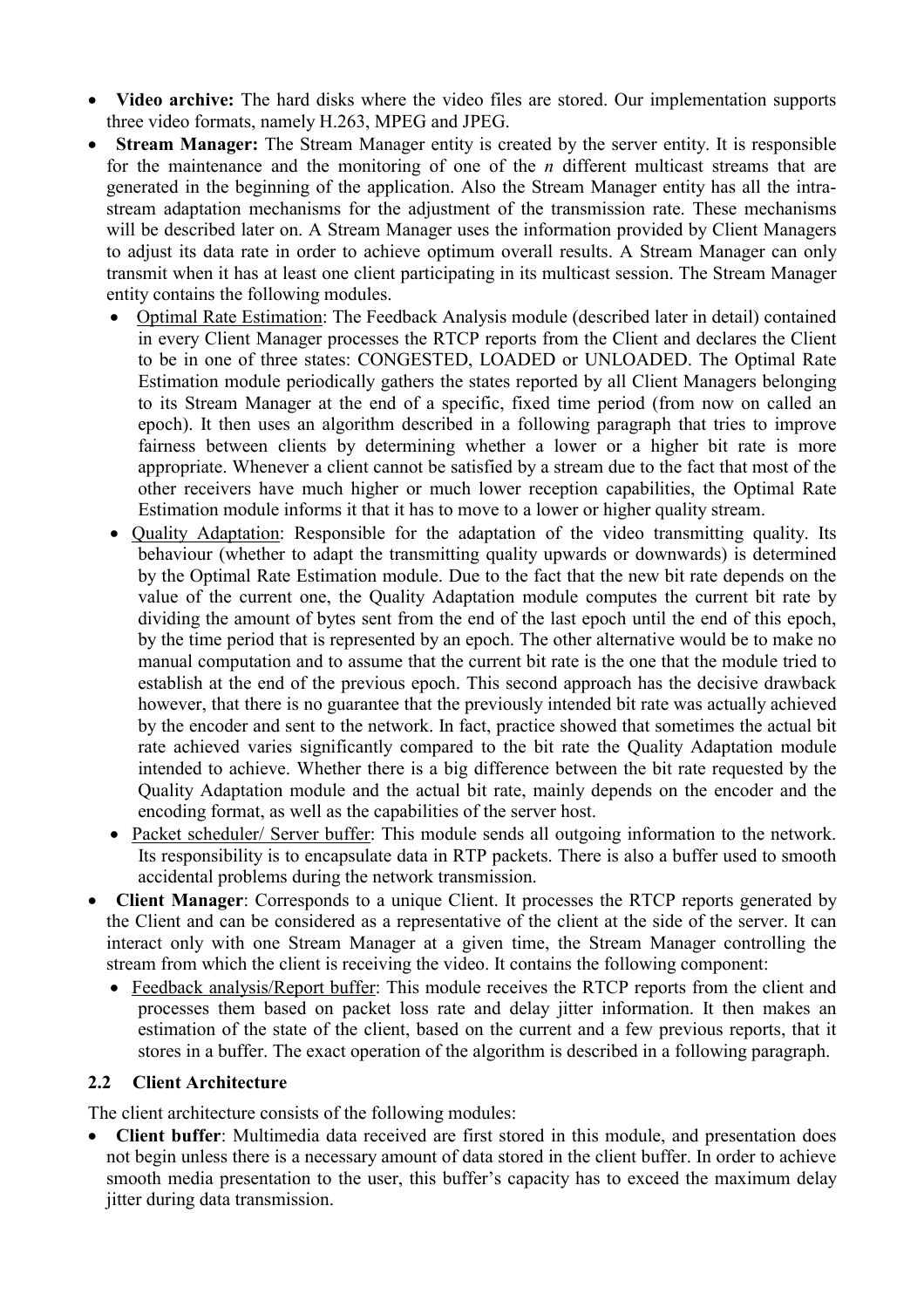- **Feedback**: This is the module that produces the information necessary for the Feedback Analysis Module at the server to estimate the client's state. Control information is transmitted with RTCP reports, which include, as mentioned earlier, information about packet loss rate and delay *iitter*.
- **Decoder**: This module takes the data packets from the client buffer as input, decodes them and outputs them suitable for presentation. The quality of the presented video is higher when the receiving data rate is high. Video quality can also be affected by packet loss and delay. Presentation can come to a complete stop if data in the client buffer drops below the required minimum
- **User Display**: The module responsible for the presentation of the video to the user, which can be a computer monitor.

#### **3 Description of System Operation and Algorithms**

The source initially constructs a number of streams. This number depends on the number of receivers with different reception capabilities that expected to request video from the source and the processing capabilities of the machine where the server runs. Since in this implementation this number is determined at the initialisation of the server, an estimation of the actual number of receivers is useful. A small pre-determined number can, however, work well in most cases, because it offers the possibility of a reasonable categorization of all receivers according to their capabilities.

Each stream has to do its own processing on the video so as to transmit it at its prescribed rate, therefore many streams mean heavy processing load for the server. A solution to this problem, apart from using a small number of streams, could be storing the video in various (or all) needed encoding types so that each stream can use its own locally stored file. This, of course, has the drawback of taking up more disk space. Since a small number of streams were considered satisfying for our experiments, our implementation performs encoding on the fly. A stream without any clients in its session is ready for transmission but remains inactive.

When a client wants to start receiving video, it requests from the server the address of a multicast session belonging to a transmitting stream. This and all other Client – Server communication is made through the use of CORBA (Common Object Request Broker Architecture). Since the client user can have some local knowledge over its connection quality, he can make an initial estimation of the stream in which the client might best fit and is allowed to enter any stream the user chooses. If no choice is made, then by default the client enters the lowest quality stream. An overestimation can be expected to have small negative effects, since the client will be moved shortly to a more suitable stream.

By joining a multicast session the client informs the stream to start transmitting, if it is not doing so already. A dedicated Client Manager is created to represent the client at the side of the server. RTCP reports are sent back to the stream and in particular to the appropriate Client Manager's Feedback Analysis module. Information in RTCP reports contains two values that describe the quality of the transmission: packet loss rate and delay jitter. These values are passed through the following filters used to avoid wrong estimations and determine the aggressiveness of the feedback analysis protocol:

For the packet loss rate:

$$
LR_{new} = a * LR_{old} + (1-a) * LR_{net}
$$

Where:  $LR<sub>new</sub>$ : The new filtered value of packet loss rate,  $LR<sub>old</sub>$ : The previous filtered value of packet loss rate. For the first report after the start of transmission, this value is  $0$ , LR<sub>net</sub>: The packet loss value that was contained in the RTCP report received from the Client. a: a parameter that determines the aggressiveness of the adaptation concerning the packet loss value. Its value ranges from 0 to 1, with a=0 meaning that only the current report is taken into account, and  $a = 1$  meaning that all new RTCP reports are ignored.

For delay jitter:

$$
J_{new} = b * J_{old} + (1-b) * J_{net}
$$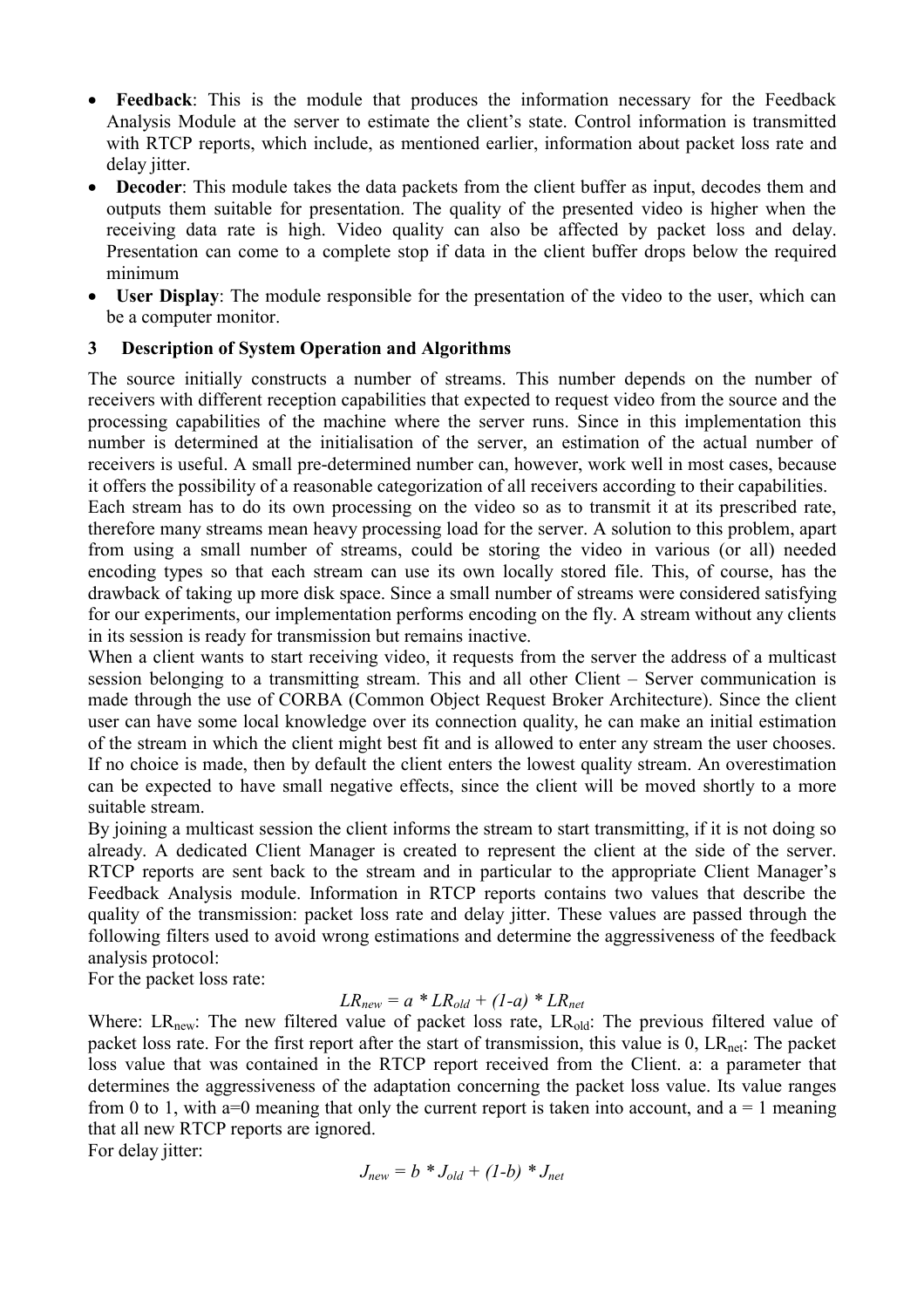Where:  $J_{\text{new}}$ : The new filtered value of delay jitter,  $J_{\text{old}}$ : The previous filtered value of delay jitter. For the first report after the start of transmission, this value is 0,  $J_{net}$ : The delay jitter that was contained in the RTCP report received from the Client. b: a parameter that determines the aggressiveness of the adaptation concerning the delay jitter value. Its value ranges from 0 to 1, with  $b=0$  meaning that only the current report is taken into account, and  $b = 1$  meaning that all new RTCP reports are ignored.

For the sake of clarity, a distinction has to be made between two kinds of states, that both can take the values of UNLOADED, LOADED or CONGESTED: we call the first one the "unprocessed state" and the second the "processed state". The unprocessed state is derived directly from the filtered values of packet loss rate and delay jitter, according to the following rules:

*if* ( $LR_{new}$  > =  $LR_c$ ) unprocessed state = CONGESTED *if (LR<sub>u</sub>*  $\leq$  *LR<sub>new</sub>*  $\leq$  *LR<sub>c</sub>*) unprocessed state  $=$  *LOADED if* ( $LR_{new} \leq L_{u}$ ) unprocessed state = UNLOADED *if (Jnew > γ\*Jold) unprocessed state = CONGESTED* 

We have defined  $LR_U$  as the maximum value of the unloaded packet loss rate and  $LR_C$  as the minimum value of the congested packet loss rate. Where  $\gamma$  is a parameter, which specifies how aggressive the network condition estimation component will be to the increase of delay jitter.

The state that will be reported to the Optimal Rate Estimation module of the Stream Manager is called the processed state. It is computed by taking into account the last *n* unprocessed states, which are held in an n-sized buffer in the Client Manager. This buffering mechanism contributes to the conservative behaviour of the Optimal Rate Estimation module. A CONGESTED unprocessed state does not necessarily impose that the processed state will also be congested, especially if the majority of the previous "unprocessed states" were UNLOADED. The way the processed state is computed is presented below:

We first introduce a new variable, USV (Unprocessed State Variable), that takes a new value for each unprocessed state as shown:

> *if (unprocessed state<sub>i</sub> = = CONGESTED) then*  $USV_i = -I$ *if (unprocessed state<sub>i</sub> = = LOADED) then*  $USV_i = 0$ *if (unprocessed state<sub>i</sub> = = UNLOADED) then*  $USV_i = 1$

The processed state is then determined by the value of

states.

 $\overline{a}$ 

 $f(i) = state_i * w_i + state_{i-1} * w_{i-1} + ... + state_{i-n+2} * w_{i-n+2} + state_{i-n+1} * w_{i-n+1}$ where  $w_i$ ,  $w_{i-n+1}$  are weights used to quantify the decreasing importance of old unprocessed

> *if (f(i)*  $\leq$  0) then processed state<sub>i</sub> = CONGESTED *if ( f(i) = = 0 ) then processed state<sub>i</sub> = LOADED if (* $f(i) > 0$ *)* then processed state<sub>i</sub> = UNLOADED

Information update in Client Managers is made asynchronously, every time an RTCP report arrives. However, Stream Managers update their rates synchronously and therefore time in system operation is divided in epochs of certain length. At the end of an epoch, each Stream Manager polls the states of all the Client Managers that correspond to a client receiving this stream and the Quality Adaptation module determines the improvement or degradation in this stream's video quality. Whether there will be an improvement or degradation is determined as follows: If all receivers<sup>1</sup> are in the UNLOADED state, video quality is improved. If more than a certain threshold of receivers is CONGESTED, video quality is degraded. The threshold used for our experiments was one-third of all receivers listening to the stream.

The new bit rate is estimated using an Additive Increase, Multiplicative Decrease (AIMD) algorithm, just like TCP. Increase is achieved by adding a standard small value to the previous bit rate, and is therefore quite conservative in bandwidth consumption, while decrease is achieved by multiplying the previous bit rate with a number in the range of 0…1 (typically around 0.75) and so the algorithm is more aggressive when trying to react to congestion.

<sup>&</sup>lt;sup>1</sup> The number m of the receivers can easily computed by the RTCP protocol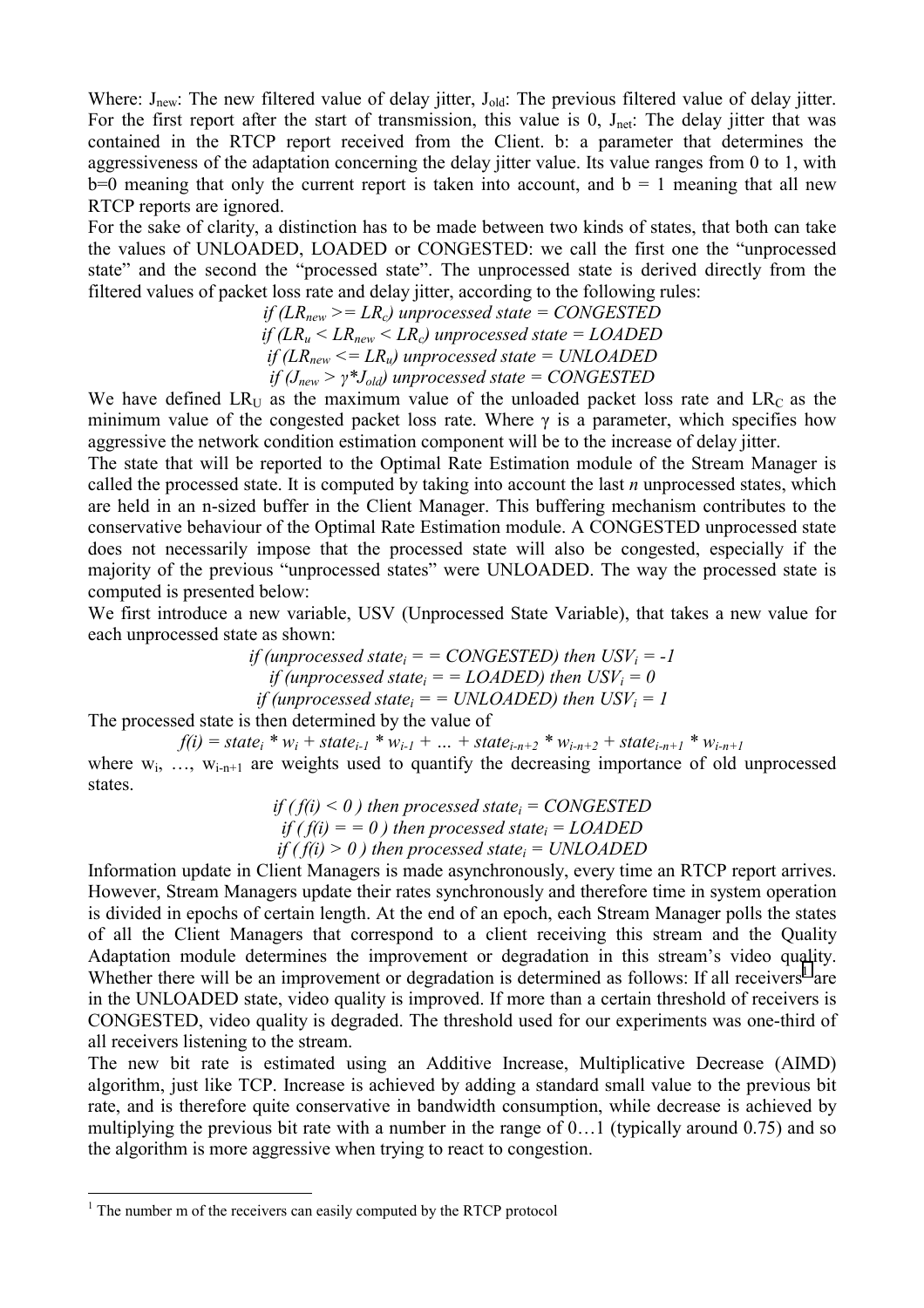There are three cases in this phase that will lead to a client's transition towards another stream:

- If the stream from which the client is currently receiving video has already reached its lowest transmitting rate and the client is still in CONGESTED state then the client stops listening to this stream and joins the session of a lower quality stream (if such a stream exists).
- If the stream from which the client is currently receiving video has already reached its highest transmitting rate and the client is still in UNLOADED state then the client stops listening to this stream and joins the session of a higher quality stream (if such a stream exists).
- The third case applies to a client that co-exists in a stream with low capacity receivers but is capable of handling better quality video, so it has been unable to improve the video quality of the current stream. The mechanism used aims in making the protocol more conservative and operates by counting the number of consecutive times the receiver was UNLOADED but failed to improve the video quality. When this number exceeds a certain limit, we assume that the receiver has indeed higher capabilities and move it to a better quality stream. Transition from one stream to another also means that the client's corresponding Client Manager module will now interact with the new Stream Manager.

The conservatism our protocol exhibits has two advantages: (1) We successfully ignore RTCP reports that are the result of temporary factors, for example congested reports that appear almost certainly when a stream transition occurs and are due to system load but have a very short effect on the reception capability. (2) Our protocol is TCP-friendly, because it only consumes excessive bandwidth when it is absolutely certain that this bandwidth can be handled, and furthermore uses the conservative AIMD algorithm.



**Figure 2 The operation of the application**.

## **4 Implementation Issues**

For the implementation of our system we used the Java Programming Language, and in particular the Java Media Framework API ([\[12\]\)](#page-9-0). Java's object-oriented model fits our design and JMF offers a convenient level of abstraction, which allows the developer to concentrate on high-level issues, thus making it an ideal platform for experimental research. In particular, JMF provides support for RTP transmission and reception of real-time media streams across the network. It offers some very useful classes and interfaces, like the Session Manager, that encapsulates the creation, maintenance and closing of an RTP session, the Processor that encapsulates processing and control of time-based media data and the DataSource that encapsulates media protocol-handlers. Our JMF-based implementation is represented by the [Figure 3](#page-7-0) and [Figure 4.](#page-7-0) The [Figure 5](#page-7-0) shows the Graphical User Interface of the Client.

All communication between the server and the clients is achieved using CORBA. This technology allows a module written in any language that supports CORBA to be integrated seamlessly in our system, as long as it implements a small number of functions necessary for remote communication.

CORBA communication between the Server and the Clients also requires a third entity, the Naming Service. It can be located on the same host as the Server or on any other host in the network. All clients and the server, however, must know its location. When the Server is initialised, it registers itself and all the Stream Managers it creates to the Naming Service using a hierarchical representation similar to an operating system's file structure. When a client is started it uses the Naming Service to request a reference to the Stream Manager it wishes to receive data from. Every time the client makes a transition to a different stream, it uses the Naming Service to get a reference to the new Stream Manager. Since communication may also be directed from the Client to the Server, during initialisation every Client also registers itself to the Naming Service. This way the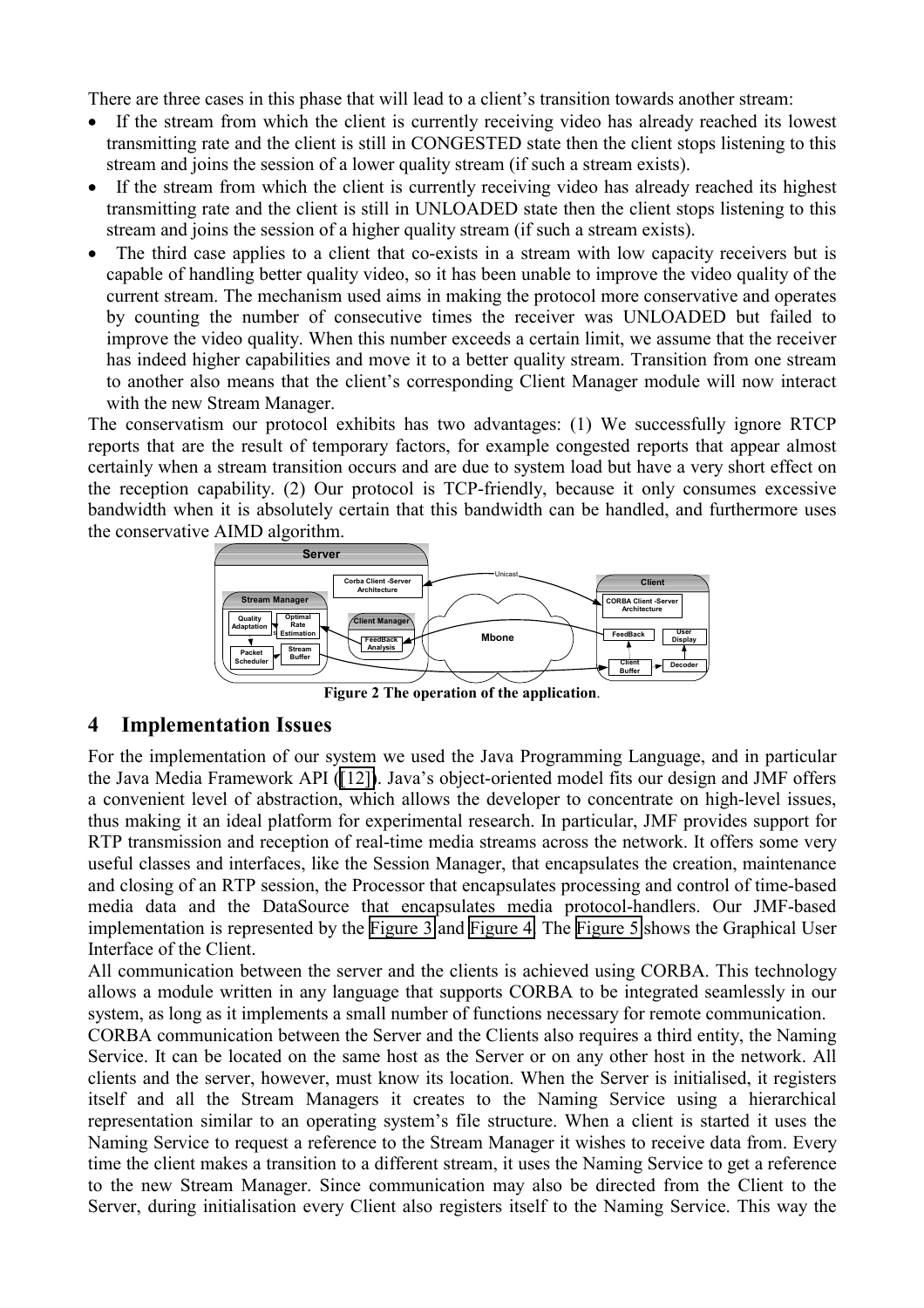<span id="page-7-0"></span>Client Manager module (which is part of the Server entity) can locate its corresponding Client and order it to move to a different stream whenever necessary.

These choices generally indicate our purpose for this implementation to be experiment- and flexibility- oriented, rather than performance-oriented and therefore it can be improved in terms of resource optimisation.



**Figure 5 Client GUI** 

## **5 Performance Evaluation – Initial results**

In order to evaluate the performance of the implemented prototype, we run an experiment over a controlled networking test-bed, which, we have implemented over the campus network of University of Patras in Greece. The test-bed consists of one Server and six Clients. We connect each participant with connections of different capacity to our network test-bed with the use of traffic policy on the access router of each participant (the Server and the six Client) in the test-bed. More particularly, the Server is connected to our test-bed with 2 Mbps connection and the Clients are connected with connections, which vary from 200-700 Kbps. The Server was transmitted three streams with the following limits: Stream 1: 10Kbps-184Kbps, Stream 2: 184Kbps-368Kbps and Stream 3: 368Kbps-600Kbps.During the experiment the Server was using the following parameters in order to control the operation of the implemented mechanism:  $a=0.5$ ,  $b=0.8$ ,  $\gamma=2$ , LR<sub>u</sub>=0.02,  $LR<sub>c</sub>=0.05$  (the values of the above parameters base on experimental results). The AIMD algorithm of the Server was increasing the transmission rate of a Stream by 50Kbps during network unloaded periods and was decreasing the transmission rate to 75% during network congestion periods. We run the experiment for 360 sec and in the begging of the experiment the Server transmits only the Stream 1 with transmission rate of 10Kbps and all the Clients are connected to Stream 1.

[Figure 6](#page-8-0) shows the transmission rate of the Server Streams during the experiment and the [Figure 7](#page-8-0)  shows the receive rate of a representable Client which is connected to the network test-bed with 400 Kbps connection.

As the [Figure 6](#page-8-0) shows, in the beginning of the experiment all the Clients are connected to Stream 1 and the transmission rate of Stream 1 increase until it reach its upper limit. Then some Clients switch to Stream 2 and the Server starts transmit the Stream 2 (at  $60<sup>th</sup>$  second) except of the Stream 1. After some time some Clients switch to Stream 3 (at  $100<sup>th</sup>$  second) and the Server transmits all the three streams. During the experiment, the Server stops a stream if the stream does not have any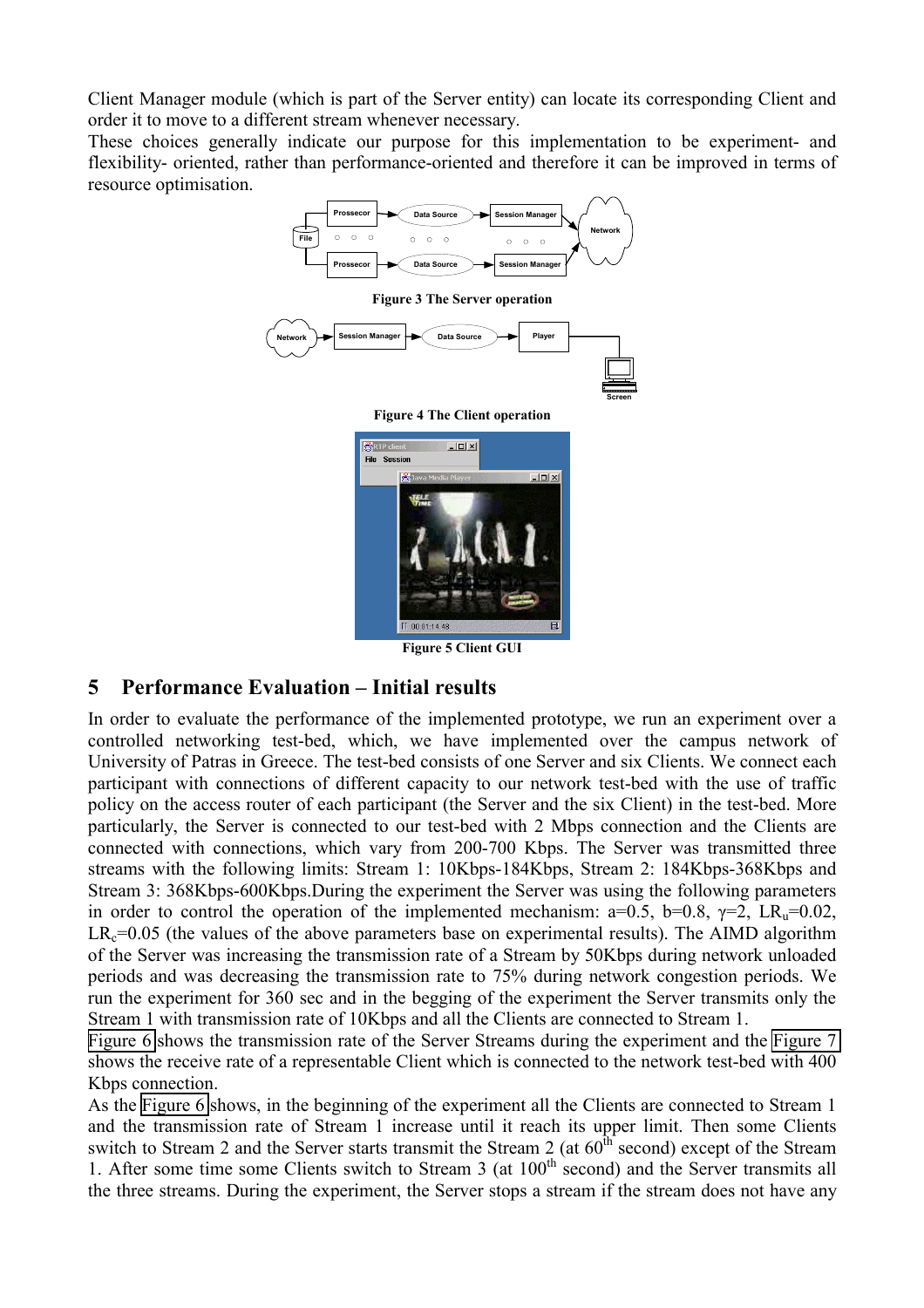<span id="page-8-0"></span>receivers. As the Figure 7 shows, the representable Client starts receiving Stream 1 from the Server and when this Stream reach its maximum capacity, the Client switch to Stream 2 in order to exploit the available bandwidth. The switching from Stream 1 to Stream 2 takes some time to complete because the join action and especially the leave action of a multicast group take some time to complete.

The above described experiment can only be consider as an initial performance evaluation of the implemented prototype and shows predictable operation of the implemented prototype and has encouraging results. We plan to investigate in more detail the behaviour the implemented prototype in our future work.





**Figure 7 Receive Rate of representable Client** 

## **6 Conclusion - Future Work**

In this paper, we present the implementation of a prototype for multicast transmission of adaptive multimedia data in a heterogeneous group of receivers with the use of replicated streams. We concentrate on the design of a mechanism for monitoring the network condition and estimate the appropriate rate for the transmission of the multimedia data in each stream in order to allocate each receiver to the appropriate streams and treat the receivers with fairness. The implemented prototype uses RTP/RTCP protocols for the transmission of multimedia data.

Our future work includes the validation of implemented prototype by using it for the multicast transmission of multimedia data in a heterogeneous group of receivers both in a controlled network test-bed and in the Internet in order to examine the behaviour of the implemented prototype against TCP and UDP traffic. In addition we plan to examine the behaviour of the proposed mechanism in very large multicast group through simulation. In addition we will investigate the benefits of dynamically adding more streams instead of the static number of streams that the implemented prototype supports now.

## **7 Bibliography**

- [1] C. Cowan, S. Cen, J. Walpole, C. Pu. "Adaptive Methods for Distributed Video Presentation", ACM Computing Surveys, 27(4), pp. 580-583, December 1995. Symposium on Multimedia.
- [2] R. Rejaie, D. Estrin, and M. Handley, "Quality Adaptation for Congestion Controlled Video Playback over the Internet" in Proc. of ACM SIGCOMM '99, Cambridge, Sept. 1999.